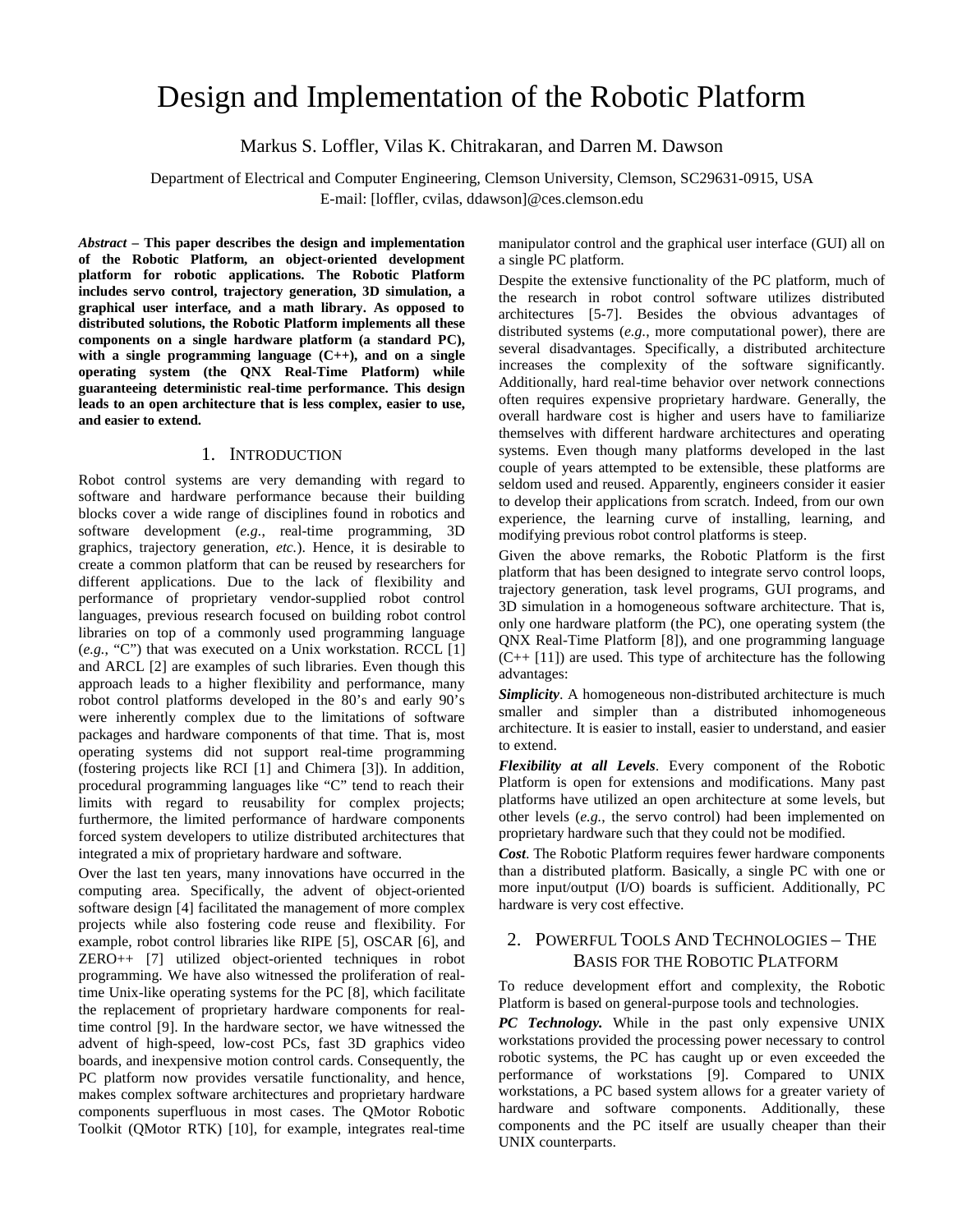*The QNX Real-Time Platform.* The QNX Real-Time Platform (RTP) by QSSL [8] consists of the QNX6/Neutrino operating system and additional components for development and multimedia. QNX6 is an advanced real-time operating system that provides a modern microkernel-based architecture, a POSIX compliant programming interface, self-hosted development, 3D graphics capabilities and an easy device driver architecture. The RTP is also very cost-effective as it is free for non-commercial use and runs on low-cost standard PCs.

*Object-Oriented Programming in C++.* With regard to developing robot control software, object-oriented programming has several benefits over procedural programming. First, it provides language constructs that allow for a much easier programming interface. For example, a matrix multiplication can be expressed by a simple "\*", similar to MATLAB programming. Second, object-oriented programming allows for a system architecture that is very flexible but yet simple. That is, the components (classes) of the system can have a built-in default behavior and default settings. The programmer can utilize this default behavior to reduce the code size or override it for specific applications. Finally, object-oriented programming supports generic programming, which facilitates the development of components that are independent from a specific implementation (*e.g.*, a generic class "Manipulator" will work with different manipulator types). All of the above benefits are based on the general concepts of object-oriented programming: i) abstraction, ii) encapsulation, iii) polymorphism, and iv) inheritance [4, 10]. The language of choice is C++, as it provides the whole spectrum of objectoriented concepts while maintaining high performance [11].

*Open Inventor.* Open Inventor [12], developed by Silicon Graphics, is an object-oriented C++ library for creating and animating 3D graphics. Open Inventor minimizes development effort, as it is able to load 3D models that are created in the Virtual Reality Modeling Language (VRML) format. A variety of software packages are available that facilitate the construction of 3D VRML models that represent robotic components. The Robotic Platform also utilizes the functionality of Open Inventor to animate these components.

*The QMotor System.* Implementation of control strategies requires the capability to establish a deterministic real-time control loop, to log data, to tune control parameters, and to plot signals. For this purpose, the graphical control environment QMotor [13] is used for the Robotic Platform.

# 3. OVERVIEW OF THE DESIGN

Each component of the Robotic Platform (*e.g.*, manipulators, the trajectory generator, *etc.*) is modeled by a  $C++$  class. A  $C++$ class definition combines the data and the functions related to that component. For example, the class "Puma560" contains the data of a Puma 560 robot (*e.g.*, the current joint position) as well as functions related to the Puma (*e.g.*, enabling of the arm power) [10]. Hence, the design of the Robotic Platform results from grouping data and functions in a number of classes in a meaningful and intuitive way. A class can use parts of the functionality and the data of another class (called the *base class*) by deriving this class from the base class. This process is called inheritance, and it attributes heavily to code reuse and eliminates redundancy in the system. To extend the system, the programmer creates new classes. Usually, new classes will be derived from one of the already existing classes to minimize coding effort.

The classes of the Robotic Platform include GUI components and 3D modeling for graphical simulation. These types of components were traditionally found in separate programs (*e.g.*, see the RCCL robot simulator [1]). However, by including them in the same class, we can achieve a tight integration of the GUI, 3D modeling, and other functional parts. Additionally, system extensions automatically include GUI components and 3D modeling.

The main class hierarchy diagram of the Robotic Platform is shown in Figure 1. Each arrow is drawn from the derived class to the parent class; hence, the further to the left a class is listed, the more generic it is. The classes of the Robotic Platform can be separated into the following categories:

*The Core Classes*. The classes RoboticObject, FunctionalObject, and PhysicalObject build the basis of all robotic objects. The classes RoboticPlatform and ObjectManager contain functionality for overall management of robot control programs.

*Generic Robotic Classes.* Derived from the core classes are a number of generic robotic classes. These classes cannot be instantiated. Rather, these classes serve as base classes that implement common functionality while also presenting a generic interface to the programmer (*i.e.,* these classes can be used to create programs that are independent from the specific hardware or the specific algorithm).

*Specific Robotic Classes.* Derived from the generic robotic classes are classes that implement a specific piece of hardware (*e.g.,* the class Puma560 implements the Puma 560 robot) or a specific functional component (*e.g.,* the class DefaultPositionControl implements a proportional integral derivative (PID) position control).

*The ControlProgram Class*. This class is part of the QMotor system. It is the basis for all real-time control loops. Classes that require a real-time control loop are derived from the ControlProgram class.



**Figure 1. Class Hierarchy of the Robotic Platform** 

In addition to the classes shown in Figure 1, the Robotic Platform provides the classes of the math library, the manipulator model classes, and several utility classes. These classes and their class hierarchy will be described later in this paper.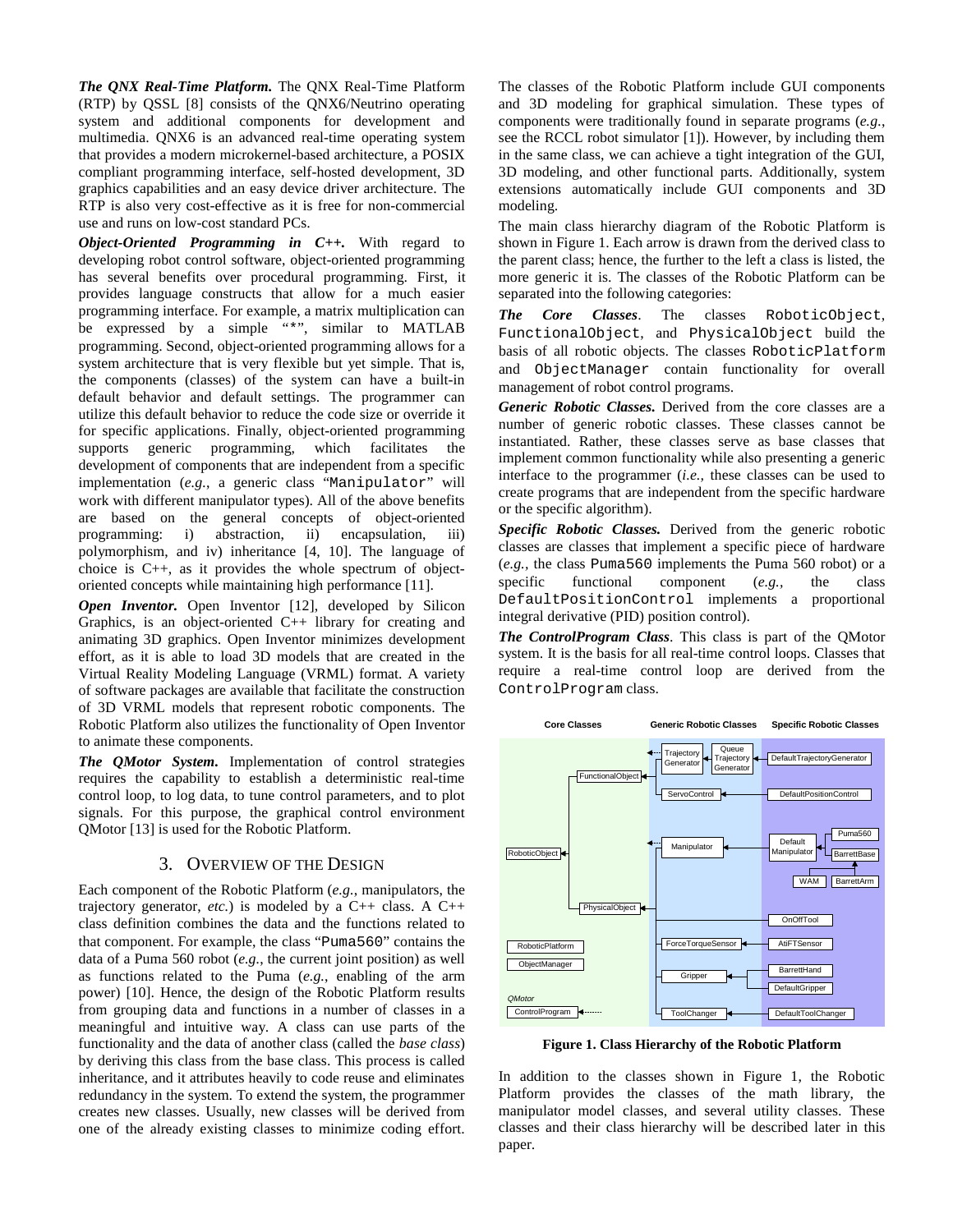In a robot control program, the programmer instantiates objects from classes. The programmer can instantiate as many objects as desired from the same class. For example, it is straightforward to operate two Puma robots by simply creating two objects of the class Puma560. As soon as objects are created, the programmer can employ their functionality. The *Object Manager* (see Figure 2) maintains a list of all currently instantiated objects. With the object manager, it is possible to initiate functionality on multiple objects (*e.g.,* to shutdown all objects). The *Scene Viewer* is the default GUI of the Robotic Platform. It contains windows to view the 3D scene of the robotic work cell and a list of all objects. The *QMotor GUI* can be optionally utilized for data logging, plotting and control parameter tuning.

In a robotic system, different components are related to each other. To reflect this fact, object relationships are established between objects. For example, objects can specify their physical connection to each other. Object relationships are implemented by C++ pointers to the related object. The object relationships are indicated by arrows in Figure 2.

The Robotic Platform utilizes a global configuration file to specify the system's configuration. For each object, the configuration file lists the object name in brackets, the class name of the object, and the object settings (see Figure 3).



**Figure 2. Run-Time Architecture of the Robotic Platform** 

| [leader]<br>class Puma560<br>position 0 0 0         |
|-----------------------------------------------------|
| [follower]<br>class BarrettArm<br>simulationMode on |
| [gripper]<br>class BarrettHand<br>port /dev/ser1    |

**Figure 3. An Example Global Configuration File** 

# 4. THE CORE CLASSES

The class RoboticObject is the base class for all robotic classes. It defines a generic interface (*i.e.,* a set of functions that can be used with all robotic classes of the Robotic Platform). For example, a program can use the createControlPanel() function to tell an object of either the class Puma560 or the class Gripper to display the appropriate control panel. Specifically, the class RoboticObject defines i) error handling, ii) object name handling, iii) configuration management, iv) object shutdown, v) the control panel, and vi) thread management. Note that the actual functionality is usually

implemented in the derived class. However, the class RoboticObject also implements simple default functionality. The class PhysicalObject is derived from the class RoboticObject. It is the base class for all classes that represent physical objects (*e.g.,* manipulators, sensors, grippers, *etc.*). Specifically, the class PhysicalObject defines the following generic functionality:

- *3D Visualization*. Every physical object can provide its Open Inventor 3D model. The Scene Viewer loops through all physical objects to create the entire 3D scene.
- *Object Connections*. A physical object can specify another object as a mounting location. By using this object relationship, the Scene Viewer is able to draw objects at the right location (*e.g.,* the gripper being mounted on the endeffector of the manipulator).
- *Position and Orientation*. The programmer can set the absolute location of the object in the work cell (or the mounting location, if an object connection is specified).
- Simulation Mode. Every physical object can be locked into simulation mode. That is, the object does not perform any hardware I/O; instead, its behavior is simulated.

The class FunctionalObject currently does not contain any functionality. It is only added as a symmetric counterpart to the class PhysicalObject. Functional robotic classes like the class TrajectoryGenerator are derived from the class FunctionalObject.

## 5. CLASSES RELATED TO MANIPULATORS

The central components of any robotic work cell are manipulators. The class Manipulator is a generic class that defines common functionality of manipulators with any number of joints. Derived from the class Manipulator is the class DefaultManipulator, which contains the default implementation for open-architecture manipulators. Openarchitecture manipulators provide access to the current joint position and the control torque/force of the manipulator and hence, allow for custom servo control algorithms. Derived from the class DefaultManipulator are the classes that implement specific manipulator types. Currently, two manipulators are supported: the Puma 560 robot and the Barrett Whole Arm Manipulator (WAM) in both the 4-link and 7-link configuration. More information about the specific control implementation of these robot manipulators can be found in [10].

The class DefaultManipulator reads the current joint position and outputs the control signal continuously in a QMotor control loop. The actual calculation of the servo control algorithm is contained in a separate servo control object. The class of this object is derived from the class ServoControl, which defines the interface of a servo control. The default servo control is defined in the class DefaultPositionControl, which implements a PID position control with friction compensation. Manipulator classes like Puma560 or WAM automatically instantiate an object of the class DefaultPositionControl for the convenience of the programmer. However, the programmer can switch to a different servo control anytime.

For the simulation of the manipulators, their dynamic model is required. Additionally, for Cartesian motion, forward/inverse kinematics and the calculation of the Jacobian matrix are needed.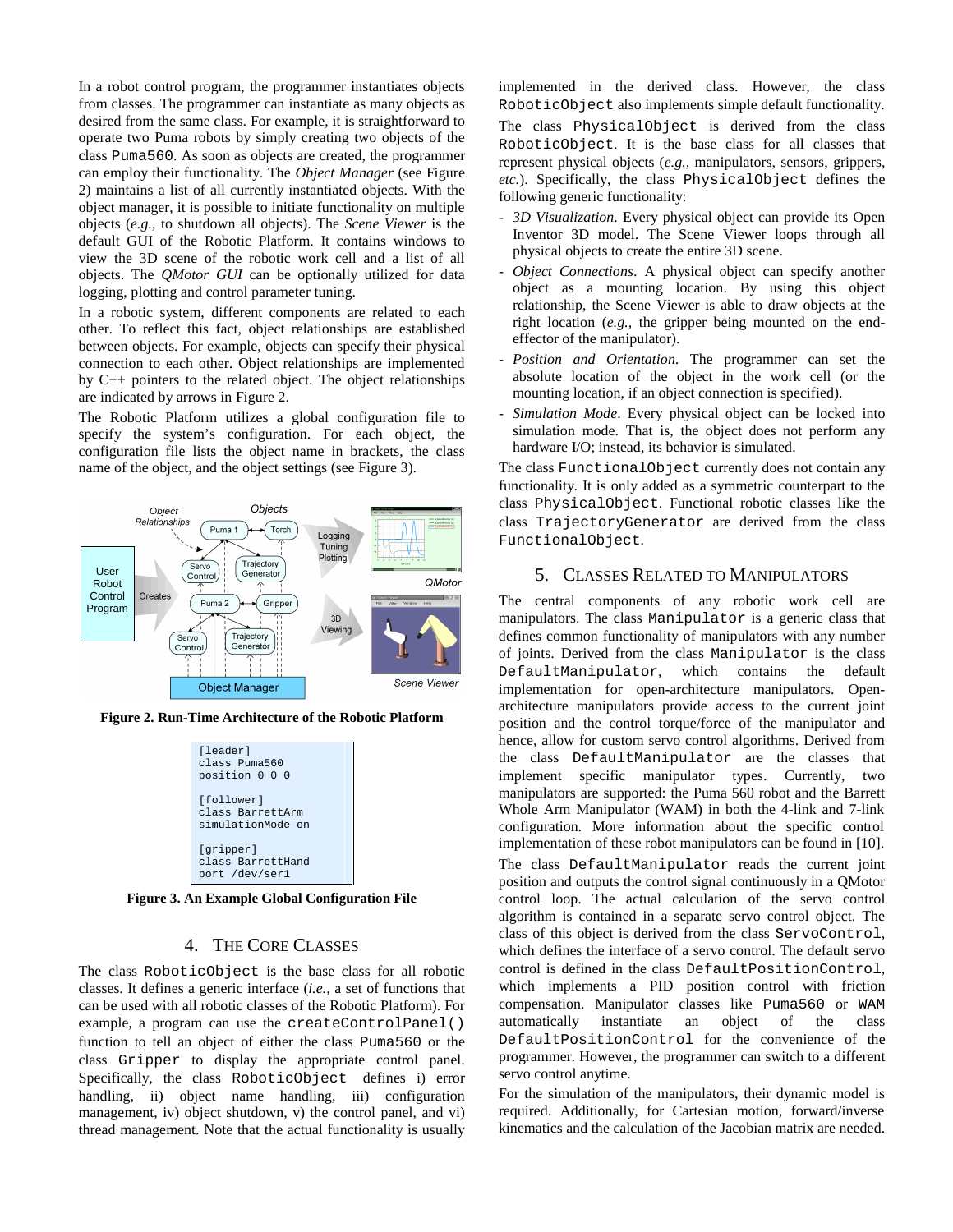All these functions are located in the ManipulatorModel classes. The class hierarchy of the ManipulatorModel classes is displayed in Figure 4.



**Figure 4. The ManipulatorModel Classes** 

The trajectory generation is also performed in separate classes. The class TrajectoryGenerator defines the interface of a generic trajectory generator. A trajectory generator is any object that creates a continuous stream of setpoints and provides this stream to a manipulator. The manipulator calls the getCurrentSetpoint() function of the trajectory generator to determine the current desired position. It is also possible to switch between multiple trajectory generators. The class QueueTrajectoryGenerator, which is derived from the class TrajectoryGenerator, is a generic interface of a trajectory generator that creates the trajectory along via and target points. The class DefaultTrajectoryGenerator, which is derived from QueueTrajectoryGenerator, is the specific implementation of a trajectory generator that interpolates both in joint space and Cartesian space, including path blending between two motion segments at the via points.

## 6. THE END-EFFECTOR CLASSES

Several robotic classes refer to end-effectors, as given below:

*Gripper Classes*. The class Gripper is the generic interface class of a gripper. It defines the functions open(), close(), and relax(). The class DefaultGripper utilizes two digital output lines to control the gripper, one digital line to open the gripper, and one to close it. The class BarrettHand is used to operate the BarrettHand.

*Force/Torque Sensor Classes*. The generic base class ForceTorqueSensor defines the interface of a force/torque sensor. That is, it defines functions to read forces and torques. The class AtiFTSensor is the implementation of the ATI Gamma 30/100 Force/Torque sensor.

*Toolchanger Classes*. The class ToolChanger is the generic interface class of a toolchanger. It defines the functions lock(), unlock(), and relax(). The class DefaultToolChanger uses two digital output lines to control the lock and unlock function of the toolchanger.

#### 7. THE OBJECT MANAGER

The class ObjectManager implements the object manager. Every time a new object is instantiated in the user's robot control program, the object registers itself with the object manager. Similarly, every time an object is destroyed, it is removed from the object list that is maintained by the object manager. The object manager contains functionality to loop through this list to perform operations on multiple objects. For example, the Scene Viewer retrieves a list of all objects that are derived from the class PhysicalObject to render each of them, and thereby, is able to render the entire 3D scene.

The functionality of the object manager is also necessary to allow for generic code. Generic code operates any object (*e.g.*, a manipulator object of class Puma) through the appropriate interface class (*e.g.*, the class Manipulator) by using  $C++$ virtual functions. Hence, generic code does not need to be changed when an object of a different class is used (e.g., the class WAM), as long as this object is derived from the same interface class. Generic code is very useful for code-reuse (*e.g.*, only a single generic trajectory generator must be written which can be used with different manipulator types). The following excerpt of generic code is manipulator independent code that works with either the Puma robot, the WAM, or any robot that is added in the future.

```
Manipulator *robot; 
 ObjectManager om; 
robot = om.createDerivedObject<Manipulator>("leader"); 
 cout << "Current End-Effector Coordinate Frame: " 
      << robot->getEndEffectorTransform();
```
The above code first calls the function createDerivedObject() to create an object of either the classes Puma560, BarrettArm, or WAM. Then, it operates this object via a pointer to the generic base class (*i.e.,* Manipulator \*). In order to create the desired object, the createDerivedObject() function looks for the object name in the global configuration file (see Figure 3). Then, it reads the class name of the object from the configuration file and creates an object of this class. To do so, the framework of the Robotic Platform maintains a list of all classes in the program. Hence, to switch to a different manipulator type, only the class name in the global configuration file has to be changed when using a generic program.

# 8. THE CONCURRENCY MODEL

While it is often sufficient for many software systems to run as a single task, robotic systems require components like the servo control to be executed concurrently with other components (*e.g.,*  the trajectory generator). The Robotic Platform runs all concurrent tasks on the same PC, within a single robot control program. This program spawns threads if concurrent execution is required. Once the program terminates, all threads are automatically terminated. Figure 5 shows an example of how a user program spawns multiple threads.



**Figure 5. Creating New Threads for Concurrency** 

At program start, only thread 1 is executing. At the initialization of the Robotic Platform library, a new thread is created that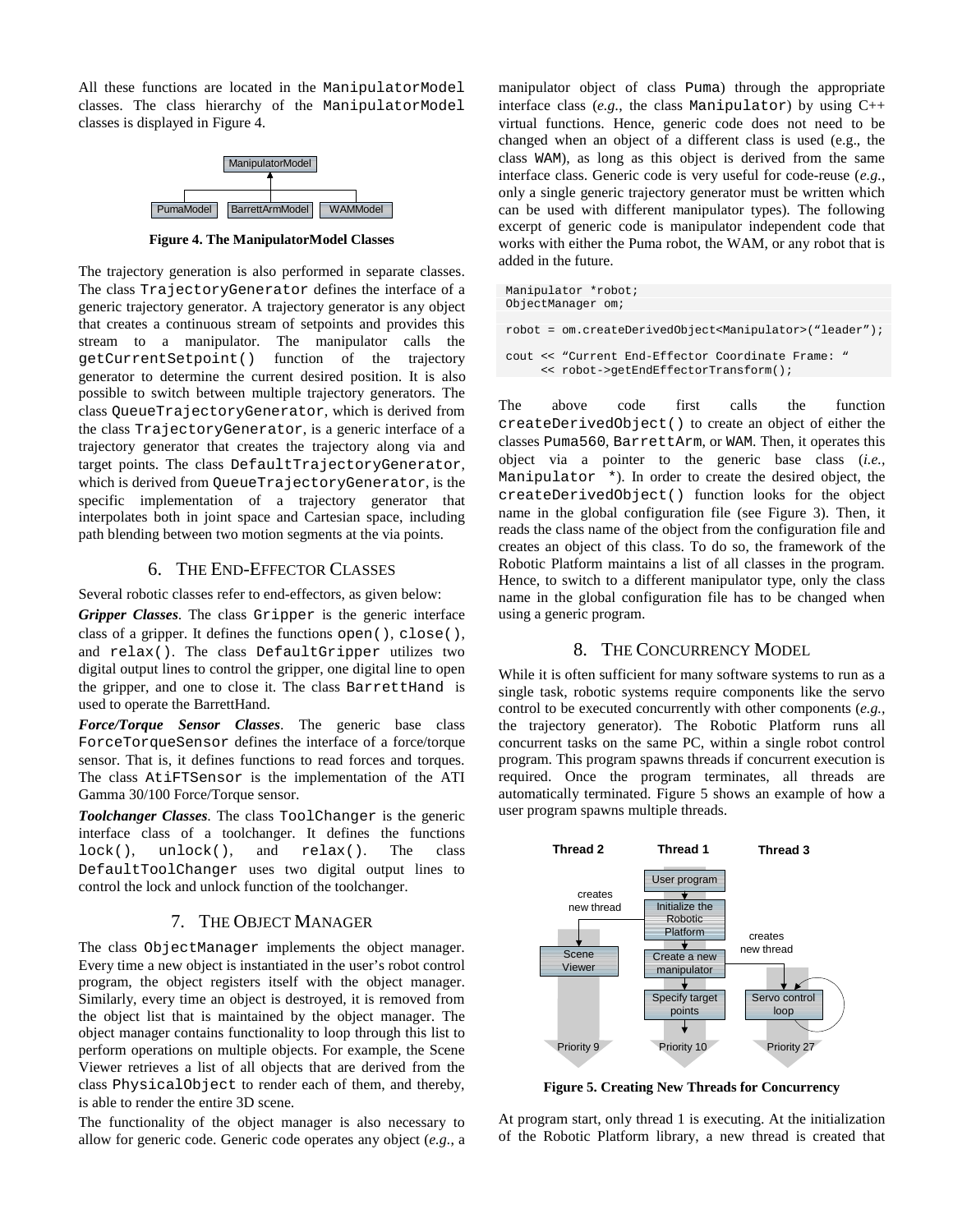executes the 3D Scene Viewer. Then, the user's robot control program utilizes a new object of a manipulator class. The creation of this manipulator object automatically spawns a third thread for the servo control loop. Hence, the first thread can go ahead and specify target points for the manipulator, while the servo control loop and the Scene Viewer run in the background. To ensure real-time behavior of time critical tasks, the threads run at different priorities (*e.g.*, the servo control loop runs at the high priority 27). To allow for synchronized communication between the threads, message passing (as provided by the classes Client and Server) and standard thread synchronization mechanisms are used (as implemented in the classes Barrier and ReaderWriterLock).

# 9. CONTROL IMPLEMENTATION WITH QMOTOR

QMotor [13] is a complete environment for implementing and tuning control strategies. To implement a real-time control loop, the programmer derives a class from the class ControlProgram and reimplements several functions that perform the control calculation and the housekeeping. Once a control program is implemented and compiled, the user can start up the QMotor GUI, load the control program, start it, and tune the control strategy from the control parameter window. Furthermore, the user can open multiple real-time plot windows (see Figure 6) and set logging modes. To utilize QMotor for the Robotic Platform, classes that require a real-time control loop (*e.g.*, DefaultManipulator) are derived from QMotor's ControlProgram class.



**Figure 6. The QMotor Plot Window** 

### 10. THE MATH LIBRARY

Previous robot control libraries often introduced their own specific robotic data types. Most of these data types are based on vectors or matrices (*e.g.*, a homogeneous transformation is a 4x4 matrix). Hence, it is more feasible and flexible to use a general C++ matrix library and define robotic types on top of it. Most of the matrix libraries available for  $C_{++}$  use dynamic memory allocation, which risks the loss of deterministic real-time response [10]. To overcome this disadvantage, special real-time matrix classes (see Figure 7) were developed for the Robotic Platform that use templates for the matrix size. Consequently, the matrix size is known at compile time and dynamic memory allocation is not required. The classes MatrixBase, VectorBase, Matrix, ColumnVector, RowVector, and Vector are also parameterized with the data type of the elements. The default element data type is double, which is the standard floating-point data type of the Robotic Platform. The

classes MatrixBase and VectorBase are pure virtual base classes that allow for manipulation of matrices and vectors of an unknown size. Matrices and vectors of an unknown size are required during generic manipulator programming. The class Transform implements a homogenous 4x4 matrix, which is typically used to represent coordinate frames in robotic applications. The class MathException is used for errorrecovery. The example program shown in Figure 8 performs a common task in robotics: Calculating a position equation. This example shows that programming with the math library is very intuitive.



**Figure 7. Class Hierarchy of the Math Library** 



**Figure 8. Example Program for the Matrix Classes** 

The math library also provides the classes LowpassFilter and HighpassFilter for numeric filtering, and the classes Differentiator and Integrator for numeric differentiation and integration. These classes are parameterized with the data type (*i.e.,* they work with scalars, vectors, and matrices).

#### 11. THE GRAPHICAL USER INTERFACE

Whenever a program of the Robotic Platform is executed, the Scene Viewer window opens up, displaying the 3D scene that contains all objects created in the robot control program (see Figure 9). To assemble the 3D scene, the Scene Viewer loops through all physical objects and obtains their Open Inventor 3D data. Then, the Scene Viewer uses the object connection relationships to display the 3D objects at the right position. Furthermore, the Scene Viewer continuously updates the 3D scene with the current state of all objects (*e.g.*, it uses the current joint position of a manipulator to display the joints in the correct position). Hence, the 3D scene always represents the current state of the hardware (in simulation mode, the simulated state of the hardware is represented). To select the best viewing position, the user can navigate in the 3D scene using the mouse. The user can also open the Object List window, which displays a list of all objects that are currently instantiated by the robot control program, including class name, object name, and object status.

Each object has an individual pop-up menu. This pop-menu appears if the user right clicks on the object in the Scene Viewer rendering area or the Object List window. The pop-up menu has options to select 3D display modes and to open the object's control panel. Additionally, there are menu items that are